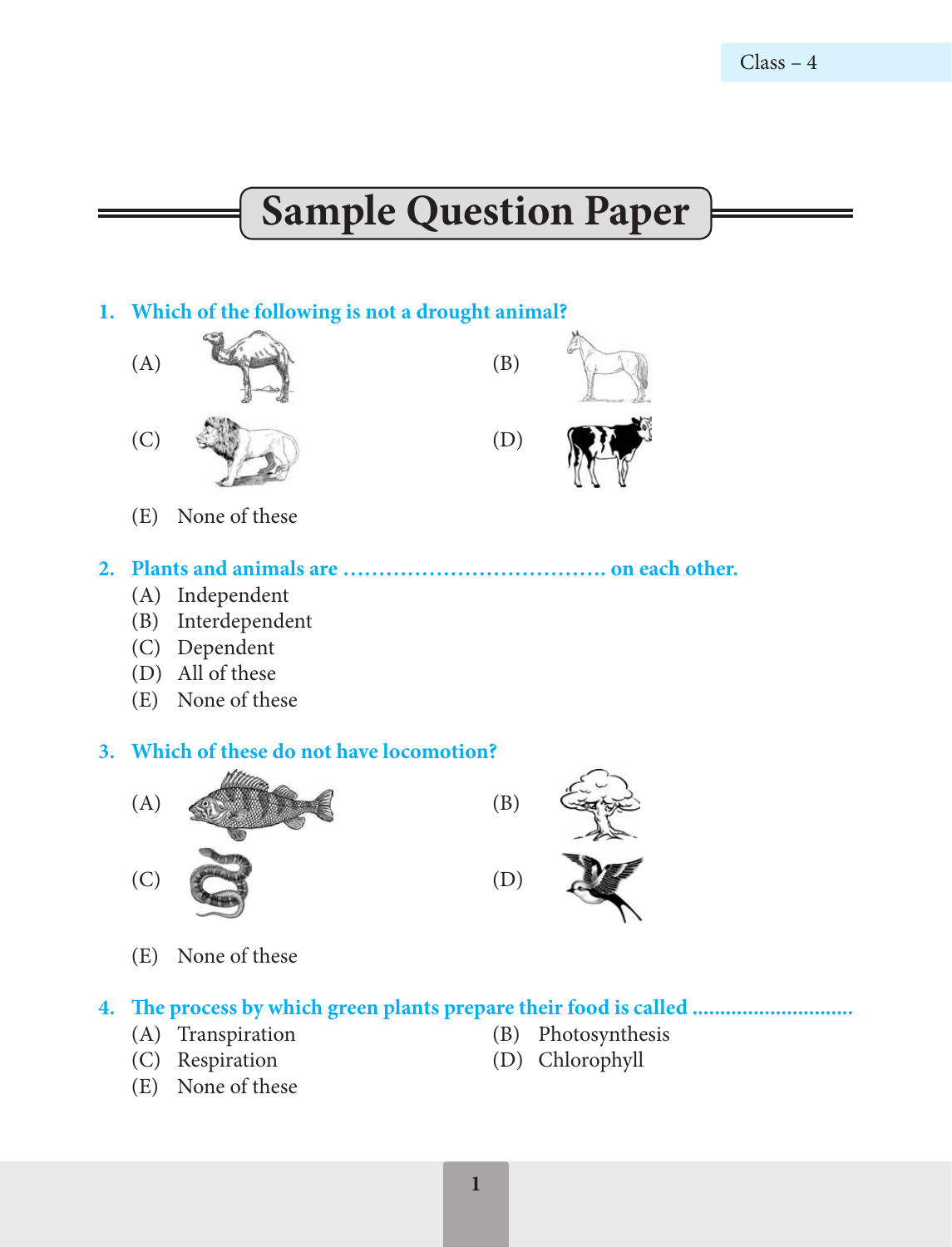Class – 4

# **5. What is the farmer holding?**

- (A) Knife
- (B) Spade
- (C) Plough
- (D) Planter
- (E) None of these

#### **6. Select the incorrect statement.**

- (A) Eggs can either be oval or round or square.
- (B) The white of egg is called albumen.
- (C) The yellow of egg is called yolk.
- (D) The egg shell is porous which allows air to go in and out.
- (E) None of these

# **7. This is also known as the control centre of our body. It is the ......................................**

- (A) Lungs
- (B) Heart
- (C) Kidneys
- (D) Brain
- (E) None of these

# **8. Which tow parts of the body need to be coordinated when a shooter aims and fires at a target?**

- (A) Hand and eye
- (B) Hand and ear
- (C) Foot and eye
- (D) Foot and nose
- (E) None of these

# **9. Match the following**

- 
- 
- **3. Lack of proteins C. Obesity**
- **4. Lack of calcium D. Anemia**
- (A)  $1 D$ ;  $2 C$ ;  $3 A$ ;  $4 B$ .
- (B)  $1 D$ ;  $2 A$ ;  $3 B$ ;  $4 C$ .
- (C)  $1 C$ ;  $2 B$ ;  $3 A$ ;  $4 D$ .
- (D)  $1 B$ ;  $2 A$ ;  $3 D$ ;  $4 C$ .
- (E) None of these







- 1. Lack of iron **A. Kwashiorkor**
- **2. Excess B. Brittle bones**
	-
	-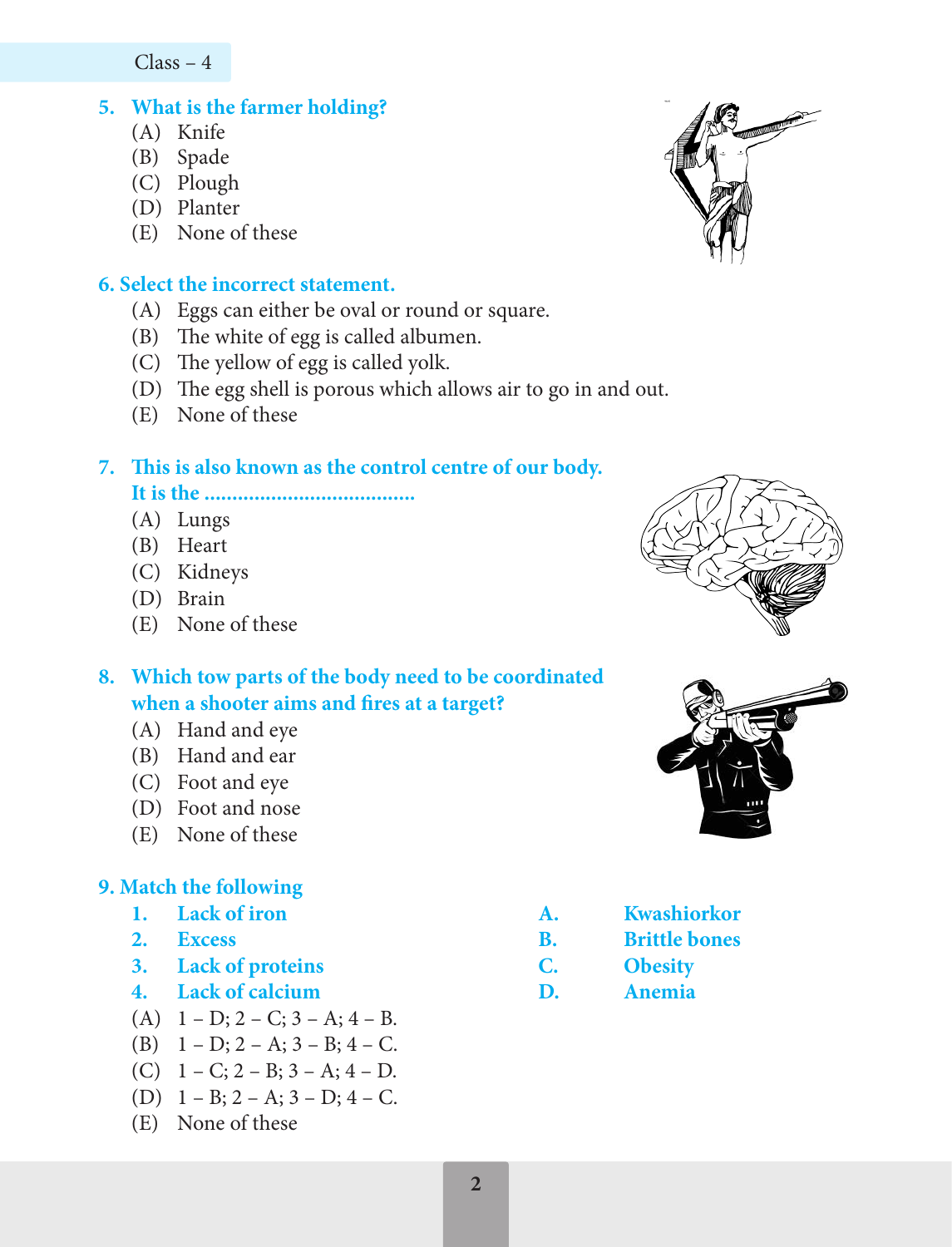**10. Food produced by plants is a kind of ...................................**

- 
- 
- (A) Salt (B) Sugar
- (C) Fat (D) Protein
- (E) None of these

#### **11. Which of the following is not rich in carbohydrates?**



- 
- (C) Rice (D) Butter
- (E) None of these

#### **13. Which of the following food items is rich in Vitamin C?**



(E) None of these.

# **14. What do these figures represent? Select the correct match.**

- (A) A liquid;  $B$  solid;  $C$  gas
- (B)  $A gas$ ;  $B solid$ ;  $C liquid$
- (C)  $A solid: B liquid: C gas$
- (D) A gas; B solid; C liquid
- (E) None of these.

# **15. Which creature is called the farmer's friend?**

- 
- 
- (E) None of these





- (A) Locust (B) Earthworm
- (C) Snail (D) Centipede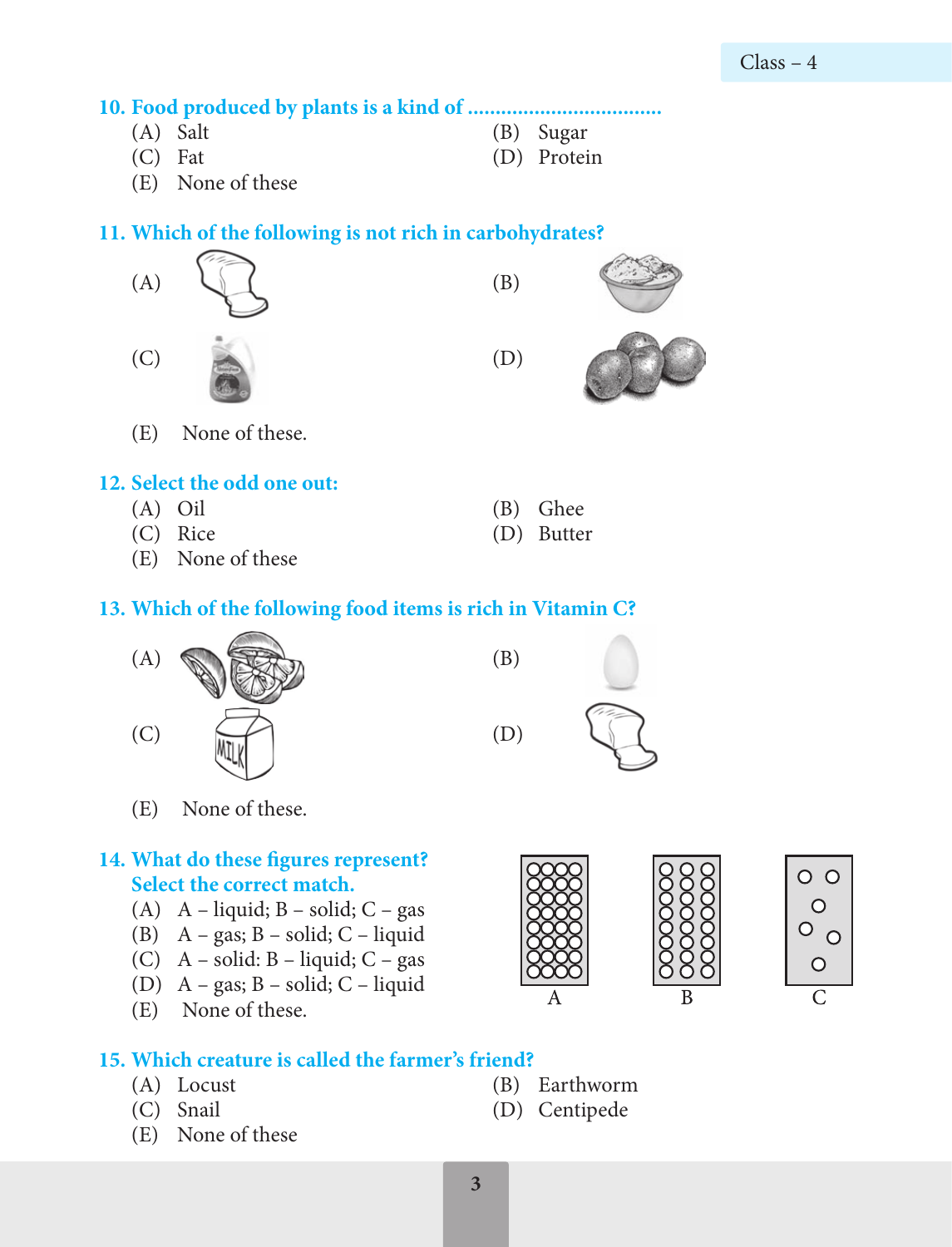Class – 4

# **16. Nikhil opened a bottle of soda and there was a sudden pop and bubbles were seen in the soda. What were these bubbles?**

- (A) Liquid oxygen escaping from the bottle
- (B) Carbon dioxide gas escaping from the bottle
- (C) A reaction when a bottle cap is removed
- (D) Gas rushing into the bottle
- (E) None of these.

#### **17. Put these in order to depict a typical water cycl:**

- **(i) Evaporation**
- **(ii) Precipitation**

#### **(iii) Condensation**

| $(A)$ i   | $\rightarrow$     | 11  | $\rightarrow$ | 111 |
|-----------|-------------------|-----|---------------|-----|
| $(B)$ iii | $\rightarrow$     | 11  | $\rightarrow$ |     |
| $(C)$ i   |                   | iii | $\rightarrow$ | ii  |
| $(D)$ ii  | $\rightarrow$     |     | $\rightarrow$ | iii |
|           | (E) None of these |     |               |     |

#### **18. What is the surface runoff?**

- (A) The hollow parts of the earth's surface.
- (B) The flow of water over the land into lakes and rivers.
- (C) The water which overflows from lakes and rivers onto the earth's surface.
- (D) The water that comes from under the earth onto the surface.
- (E) None of these

#### **19. Identify the type of farming being done.**

- (A) Contour farming
- (B) Bunding
- (C) Terrace farming
- (D) All of these
- (E) None of these

#### **20. Identify this vehicle.**

- 
- 
- (E) None of these.

#### **21. Which of these is soluble in water?**

- (A) Tea leaves (B) Sugar
- 
- (E) None of these
- (A) Apollo XI (B) Aryabhatta
- (C) Sputnik I (D) Space Shuttle



- 
- (C) Salt (D) Both  $(B) \& (C)$

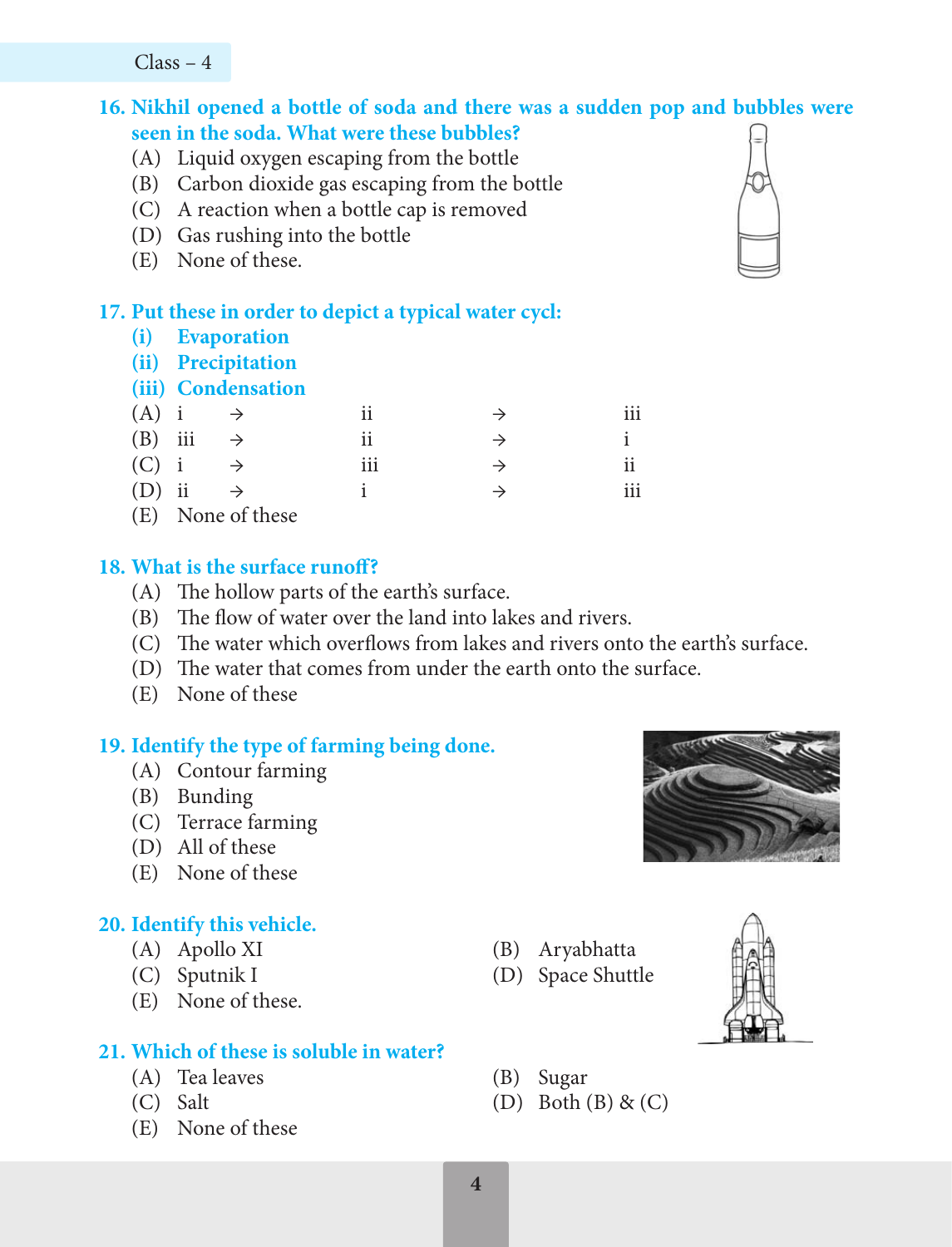# **22. Identify this planet.**

- (A) Venus
- (B) Jupiter
- (C) Saturn
- (D) Neptune
- (E) None of these.

# **23. Select the correct statement which is incorrect:**

- (A) Plants, animals and the environment depend on each other.
- (B) Plants are producers.
- (C) Animals are consumers.
- (D) The transfer of food from producers to consumers is called the food web.
- (E) None of these

# **24. Which of the following life-stages of a butterfly is the right one?**

|                             | $(A)$ Eggs | $\rightarrow$ | Pupa      | $\rightarrow$ Larva |               | Butterfly |
|-----------------------------|------------|---------------|-----------|---------------------|---------------|-----------|
|                             | $(B)$ Eggs |               | Larva     | $\rightarrow$ Pupa  | $\rightarrow$ | Butterfly |
|                             | $(C)$ Pupa |               | Larva     | $\rightarrow$ Eggs  | $\rightarrow$ | Butterfly |
|                             | $(D)$ Eggs | $\rightarrow$ | Butterfly | $\rightarrow$ Pupa  | $\rightarrow$ | Larva     |
| $(\mathbf{m})$ $\mathbf{r}$ |            |               |           |                     |               |           |

(E) None of these

# **25. Study the diagram given below.**

**Dolphins can be placed in which part of this diagram.** 

- $(A) X$
- $(B)Z$
- $(C) Y$
- (D) W
- (E) None of these

# **26. What are the last 4 molars called which a person can get around 17 years of age or after that?**

- (A) Wisdom teeth (B) Milk teeth
- (C) Permanent teeth (D) All of these
- (E) None of these

# **27. ..................... is the process by which cool temperature causes water vapour to form liquid droplets.**

- (A) Condensation (B) Precipitation
- (C) Evaporation (D) Convection
- (E) None of these

Terrestrial

Animals  $\bigvee$   $\bigvee$  Aquatic

Animals

Mammals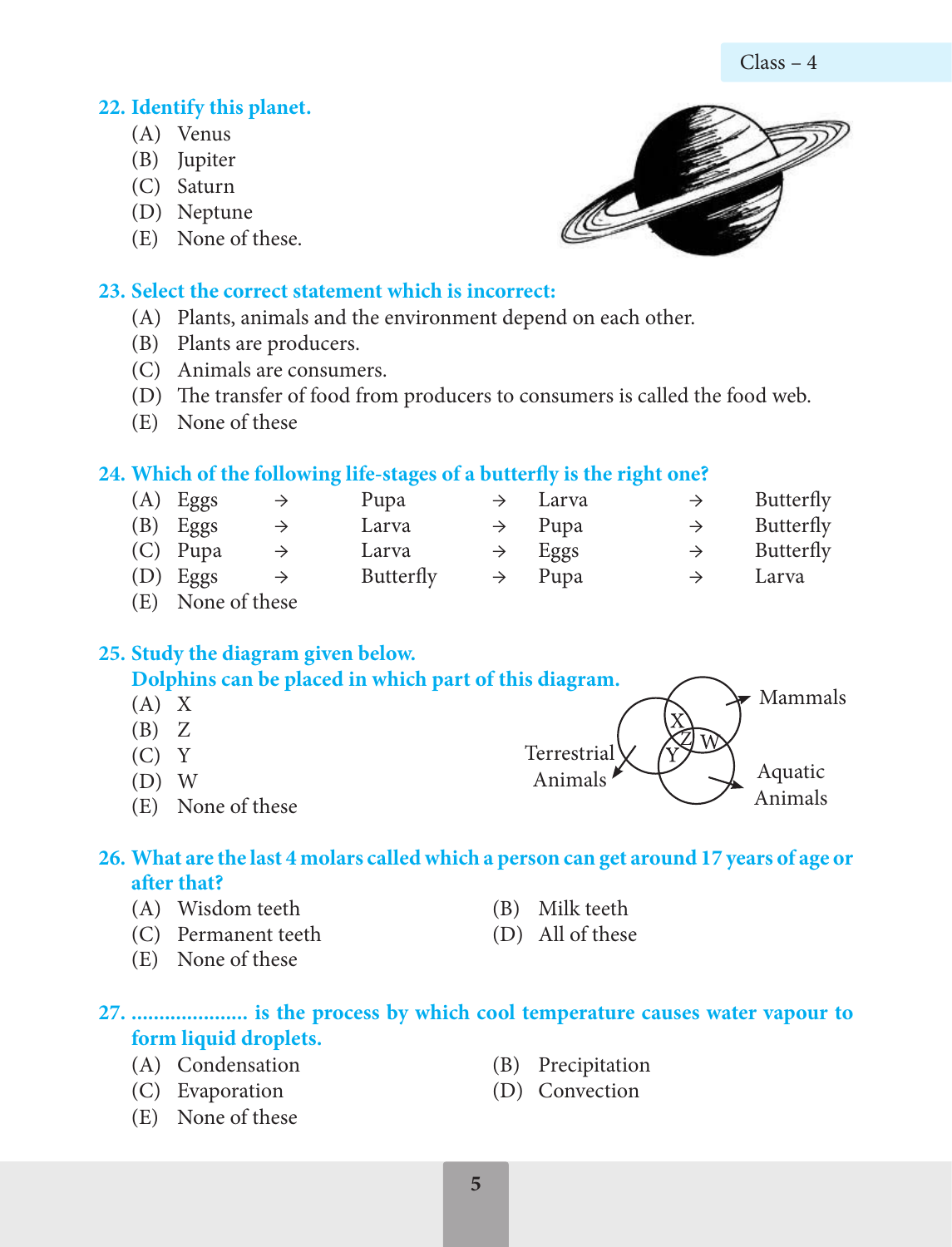#### $Class - 4$

# **28. To which plant does this leaf belong?**

- (A) Mango (B) Papaya
- (C) Peepul (D) Rose
- (E) None of these

# **29. Select the odd one out:**

- (A) Water (B) Hydrogen
- (C) Carbon dioxide (D) Oxygen
- (E) None of these

# **30. Identify the organ system given in the picture:**

- (A) Digestive system (B) Nervous system
- (C) Skeletal system (D) Respiratory system
- (E) None of these

# **31. Which of the following is not a rich source of proteins?**

- (A) Eggs (B) Meat
- (C) Pulses (D) Rice
- (E) None of these

#### **32. Night blindness is caused by a deficiency of ………………………. .**

- 
- 
- (E) None of these

# **33. The solar system is made up of ……………………….. .**

- 
- 
- (E) None of these

# **34. To aid the process of digestion,**

- (A) We should eat clean and fresh food:
- (B) Not overeat and chew our food properly.
- (C) Not drink water half and hour before and after our meals.
- (D) All of these
- (E) None of these

# **35. Animals are called ……………………………….. .**

- (A) Producers (B) Consumers
- (C) Decomposers (D) All of these
- (E) None of these
- 
- 
- 
- 
- 
- 
- 
- (A) Vitamin A (B) Vitamin C
- (C) Vitamin E (D) Vitamin K
- (A) The Sun (B) The planets and moons
	-
- (C) The stars (D) Both  $(A) \& (B)$
- 
-